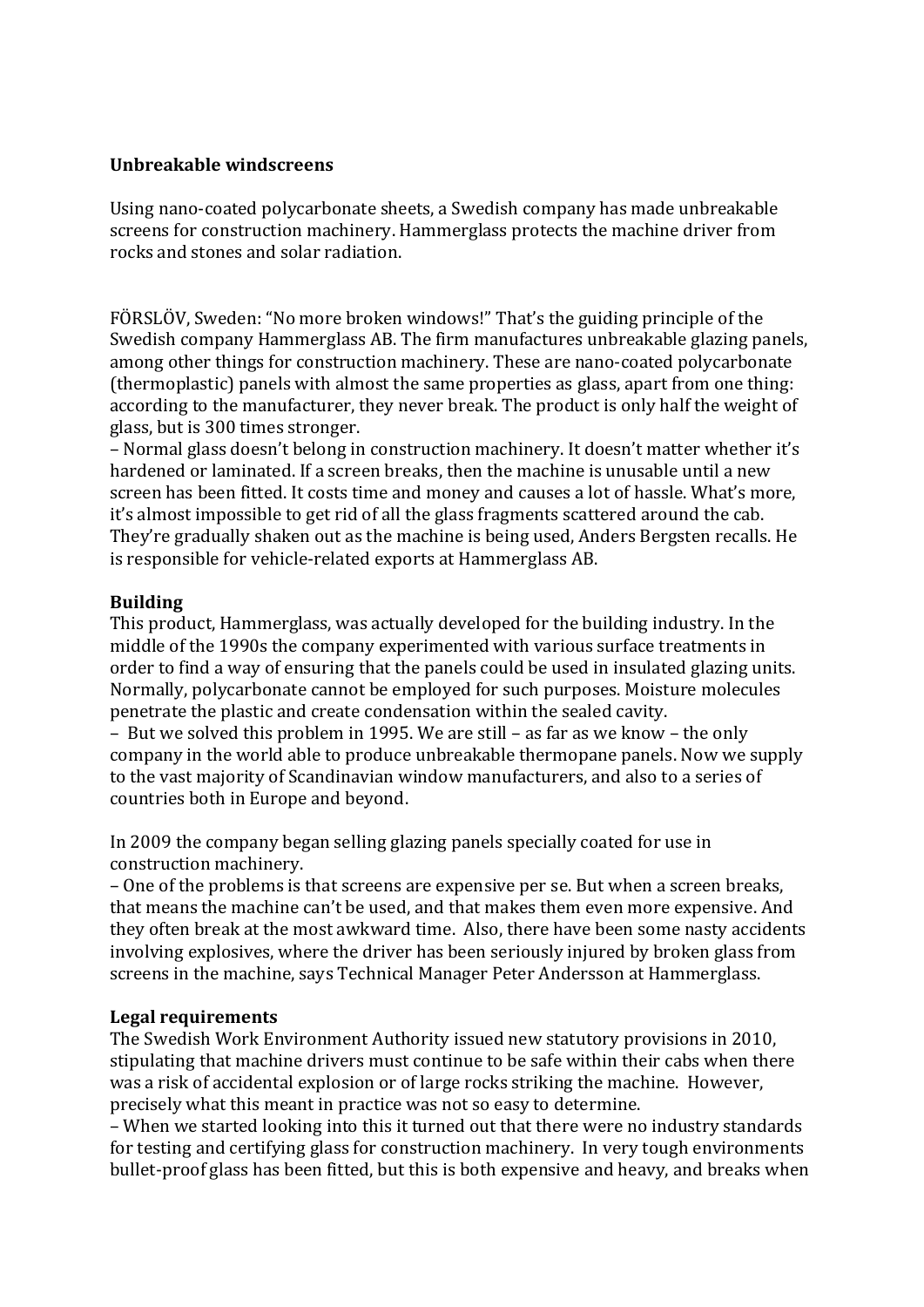it is hit by a rock. The industry was caught napping by the new legislation, as there was no indication as to what solutions would actually satisfy the requirements, says Andersson.

– In the course of 2010 and 2011 the company got together with the Swedish machinery industry and the Swedish Work Environment Authority to draft a proposal for how tests like these should be performed, Anders Bergsten tells us.

Four test methods were found, each of which was to test the resistance of the screens to various forces:

- Scratches, for example from windscreen wipers
- Sharp stones at high speed
- Explosions from undetonated explosives
- Large, heavy rocks and stones at high speed

We also agreed about the need for a common system of marking for screens which had passed all four tests. From the English designations for the various test methods (R43, Axe, Blast, Stone) came the name RABS.

– Together with SP Technical Research Institute of Sweden we tested our screens in various thicknesses in order to find a screen which could withstand all of these. It turned out that the toughest test was explosion, says Bergsten.

## **Explosives**

What happens if a machine digs up undetonated explosives which – in the worst case scenario – explode in the shovel? This has been tested with three kilos of TNT going off at a distance of three metres - equivalent to 100 kg from 14 meters distance! – What was needed here was a sturdy steel frame to hold our 12 mm screens in place in the vacuum caused by the explosion. We've produced frames for the most common types of machine on the market, and new models are coming out all the time, says Bergsten.

Hammerglass informs us that the new 'RABS class' has become popular in many countries. But it is the regular 6 and 8 mm Hammerglass screens that are selling best. – We've produced several hundred drawings of various screens for diggers and wheel loaders, and signed contracts with machine importers in those countries that we're working in. We're able to despatch screens from stock not later than the day after receipt of order. In Norway several importers have chosen to keep a stock of the most common screens, says Technical Manager Peter Andersson.

– How does Hammerglass withstand scratches and gravel?

– Generally the regular Hammerglass screens perform well. We have customers who've used the screens for many years without any problems at all. But when you're working on quarrying, for example, then there's heavy wear and tear on normal glass as well. We have a special sacrificial film which the driver himself can replace when it becomes too worn. All the adhesive remains on the film, so when the film is removed you only have to squirt a soap and water mixture onto the screen and then apply a new film using a special scraper. The whole operation only takes 10-20 minutes, says Andersson. We also offer a system for